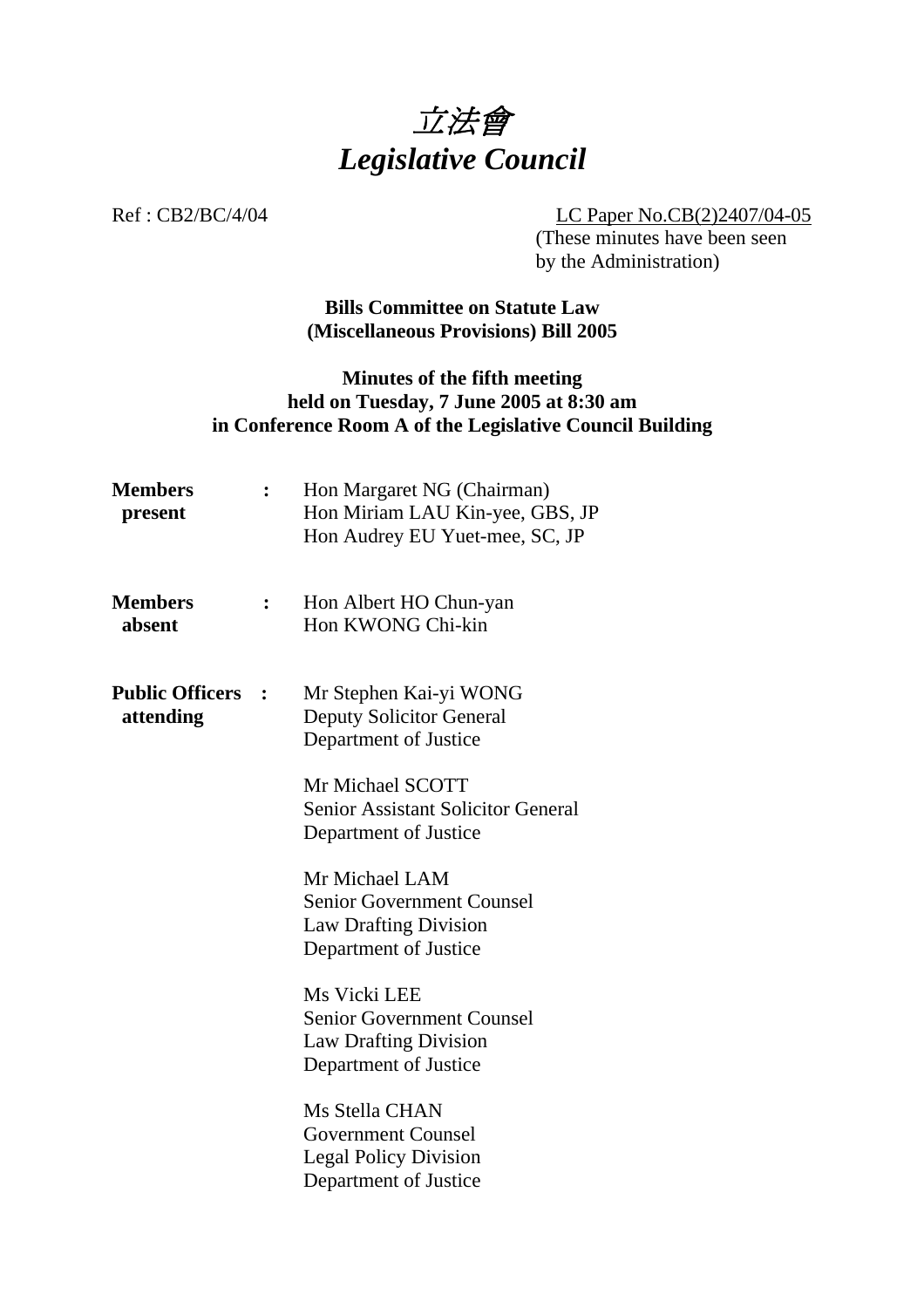|                               |                | Ms Sally WONG<br>Deputy Judiciary Administrator (Development)<br>Judiciary Administration                   |
|-------------------------------|----------------|-------------------------------------------------------------------------------------------------------------|
|                               |                | Miss Vega WONG<br><b>Assistant Judiciary Administrator (Development)</b><br>Judiciary Administration        |
|                               |                | Mr Sidney CHAN<br><b>Assistant Director</b><br><b>Administration Wing</b>                                   |
|                               |                | Mr Mike BISHOP<br>Principal Investigator/Special Duties<br><b>Independent Commission Against Corruption</b> |
|                               |                | Miss Winnie CHUI<br><b>Assistant Secretary for Security (Narcotics)</b><br><b>Security Bureau</b>           |
| <b>Clerk</b> in<br>attendance |                | Mrs Percy MA<br>Chief Council Secretary (2)3                                                                |
| <b>Staff</b> in<br>attendance | $\ddot{\cdot}$ | <b>Miss Kitty CHENG</b><br><b>Assistant Legal Adviser 5</b><br>Mr Paul WOO                                  |
|                               |                | Senior Council Secretary (2)3                                                                               |

 $- 2 -$ 

#### Action

### **I. Confirmation of minutes of meeting**

(LC Paper No. CB(2)1804/04-05 – Minutes of meeting on 9 May 2005)

The minutes of the meeting held on 9 May 2005 were confirmed.

#### **II. Meeting with the Administration**

(LC Paper No.  $CB(2)1806/04-05(01)$  – Letter dated 2 June 2005 from the Department of Justice to the Bar Association on the Bar Association's submission on the Bill

LC Paper Nos.  $CB(2)1806/04-05(02)$  and  $(03)$  – Letters dated 2 and 3 June 2005 from the Department of Justice to the Law Society on the Law Society's submission on the Bill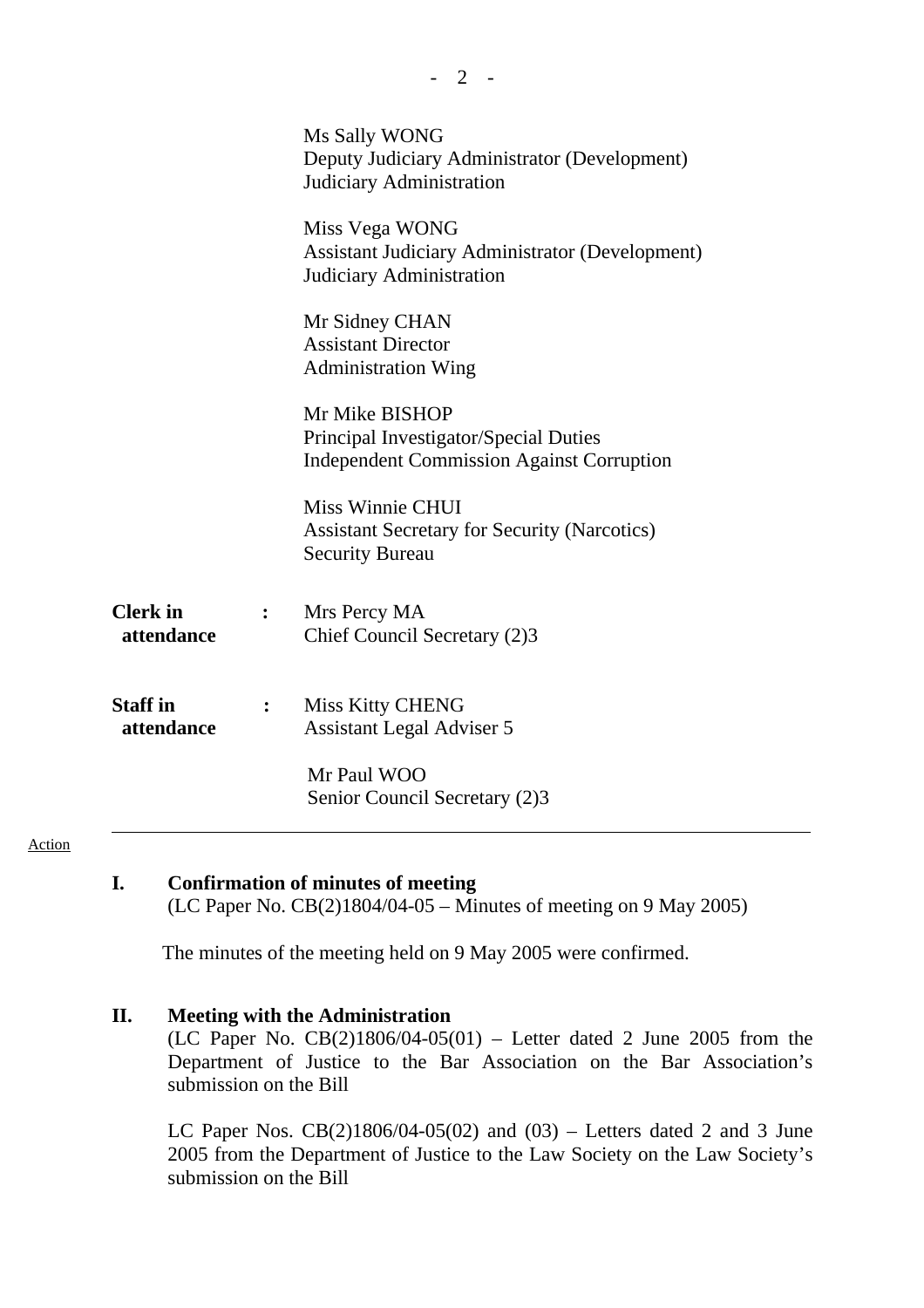LC Paper No. CB(2)1806/04-05(04) – Letter from the Department of Justice on issues raised at the meeting on 24 May 2005 attaching proposed amendments to Division 7 of Part 3 of the Bill and other Committee Stage Amendments (CSAs)

LC Paper No.  $CB(2)1806/04-05(05)$  – Paper from the Security Bureau on draft proposed amendments to Division 7 of Part 3 of the Bill

LC Paper No.  $CB(2)1666/04-05(01)$  – Paper from the Judiciary Administration on proposed CSAs to the Bill

LC Paper No. CB(2)1806/04-05(06) – Paper from the Judiciary Administration on proposed amendments to transfer the chairmanship of the Criminal Procedure Rules Committee from the Chief Justice to the Chief Judge of the High Court

LC Paper No. CB(3)379/04-05 – The Bill

LC Paper No.  $CB(2)1162/04-05(01)$  – Marked up copy of the Bill)

2. The Bills Committee deliberated (index of proceedings attached at **Annex**).

3. The Administration and the Judiciary Administration highlighted on the draft Committee Stage Amendments (CSAs) to the Bill (LC Paper Nos. CB(2)1806/04-05(04), 1806/04-05(06) and 1666/04-05(01)).

Proposed amendments to the Firearms and Ammunition Ordinance (Cap. 238) to make the possession of imitation firearms an indictable offence (Clauses 34 and 198 of the Bill)

4. Deputy Solicitor General informed members that as explained to the Bills Committee at its meeting on 26 April 2005, the Administration would move a CSA to delete Division 6 in Part 3 of the Bill. Consequentially, clause 198 of the Bill would also be deleted.

Proposed amendments to the Prevention of Bribery Ordinance (Cap.201) (POBO) to prohibit a person who is required to surrender his travel document from leaving Hong Kong

(Clauses 35 and 36 of the Bill)

5. The Bills Committee noted that the Administration would introduce further amendments to POBO, including –

(a) amendment of section 17A to provide that a person who was the subject of a section 17A(1) notice should not leave Hong Kong before the expiry of a period of six months from the date of the notice, and the period could be extended for a further period of three months if a magistrate, on application of the Commissioner of the Independent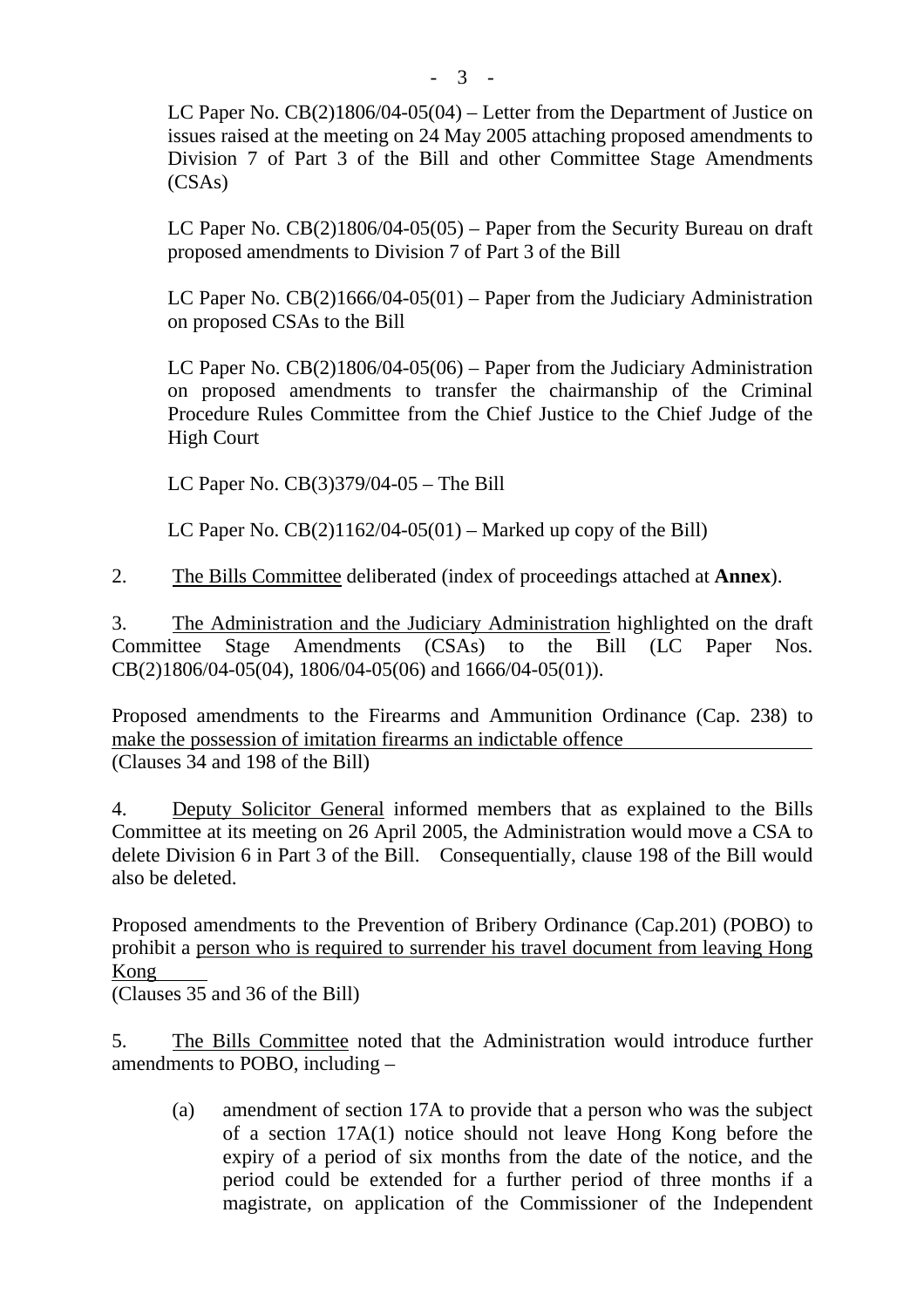Commission Against Corruption, was satisfied that the investigation could not be completed before the date of such application;

- (b) adding a new section 17BA to allow a person on whom a notice under section 17A(1) was served to apply for permission to leave Hong Kong; and
- (c) amendment of section 17C to provide that any deposit made or recognizance entered into under the proposed section 17BA might be forfeited, if the person failed to comply with any condition imposed under the section.

6. Regarding the Dangerous Drugs Ordinance (Cap.134) (DDO), which contained provisions similar to sections 17A and 17B of POBO, the Administration advised the Bills Committee that it was prepared to introduce amendments to DDO to achieve the same purpose as the proposed amendments to POBO. The proposed amendments would seek to –

- (a) add a new provision to section 53A of DDO to provide that the subject of a section 53A(1) notice should not leave Hong Kong before the expiry of a period of three months from the date of the notice, which was in line with the period of which surrendered travel document could be detained. This period of three months might be further extended in line with the detention period of the travel documents; and
- (b) add a new provision to enable a subject of a section 53A(1) notice to apply for permission to leave Hong Kong. It was proposed that such application be made in the same manner as application for return of travel document under existing section 53B.

Proposed amendments to empower the Court of Appeal and Court of First Instance to award costs to the defendant and the prosecutor on the other party's unsuccessful application for a certificate under the Court of Final Appeal Ordinance (Clauses 37 and 38 of the Bill)

7. The Bills Committee noted that the Administration agreed to add a "without merit" criterion for the award of costs in the proposed sections 9B and 13B of the Costs in Criminal Cases Ordinance (Cap. 492).

Amendments to transfer residual rule-making powers from the Chief Justice (CJ) to the Chief Judge of the High Court (CJHC) (Division 5 of Part 2 of the Bill)

8. Deputy Judiciary Administrator (Development) explained that since the publication of the Bill, the Judiciary had noted that CJ had residual rule-making powers under the High Court Ordinance (HCO), the Criminal Procedure Ordinance (CPO) and the District Court Ordinance (DCO). The Judiciary considered that with the transfer of the chairmanship of certain Rules Committees and the rule-making and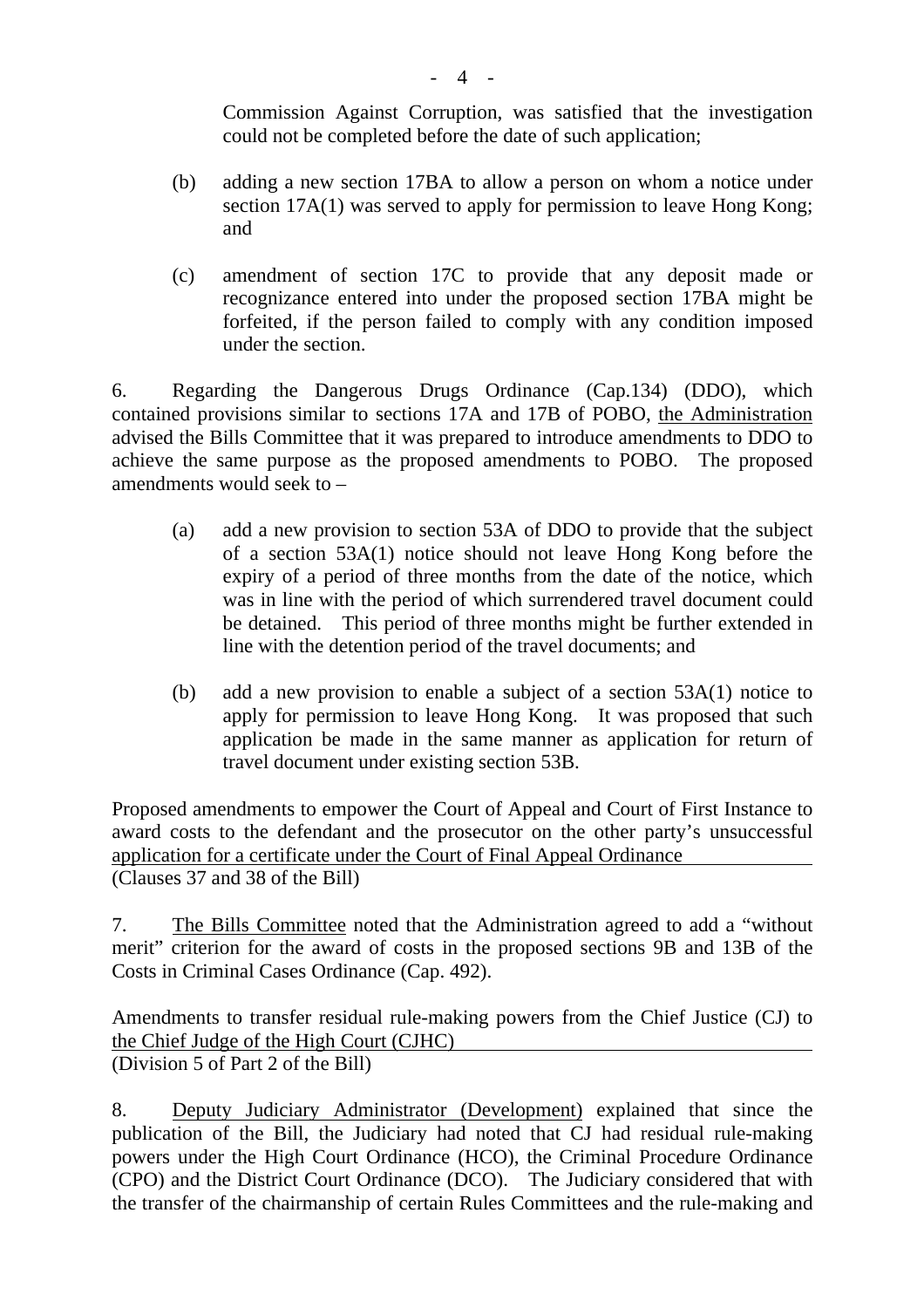related powers from CJ to CJHC as proposed in the Bill, further amendments should be introduced to transfer these residual rule-making powers from CJ to CJHC. The Judiciary therefore proposed to introduce CSAs to transfer CJ's rule-making powers under the relevant provisions of the Ordinances concerned, i.e. –

- (a) section 57 of HCO in respect of rules concerning deposit, etc. of moneys etc. in the High Court;
- (b) sections 79D and 79G of CPO in respect of special procedures for vulnerable witnesses;
- (c) section 79L of CPO in respect of taking evidence from witnesses outside Hong Kong by live television link; and
- (d) section 73 of DCO in respect of suitors' funds rules.

Clause by clause examination of the Bill

9. The Bills Committee completed clause by clause examination of the Bill.

10. The Administration was requested to provide a complete set of CSAs for the Bills Committee's consideration at the next meeting.

(*Post-meeting note* : The set of CSAs was issued to the Bills Committee on 8 June 2005 vide LC Paper No. CB(2)1857/04-05(01)).

# **III. Date of next meeting**

11. The sixth meeting of the Bills Committee was scheduled for 9 June 2005 at 11:30 am.

12. The meeting ended at 9:25 am.

Council Business Division 2 Legislative Council Secretariat 1 August 2005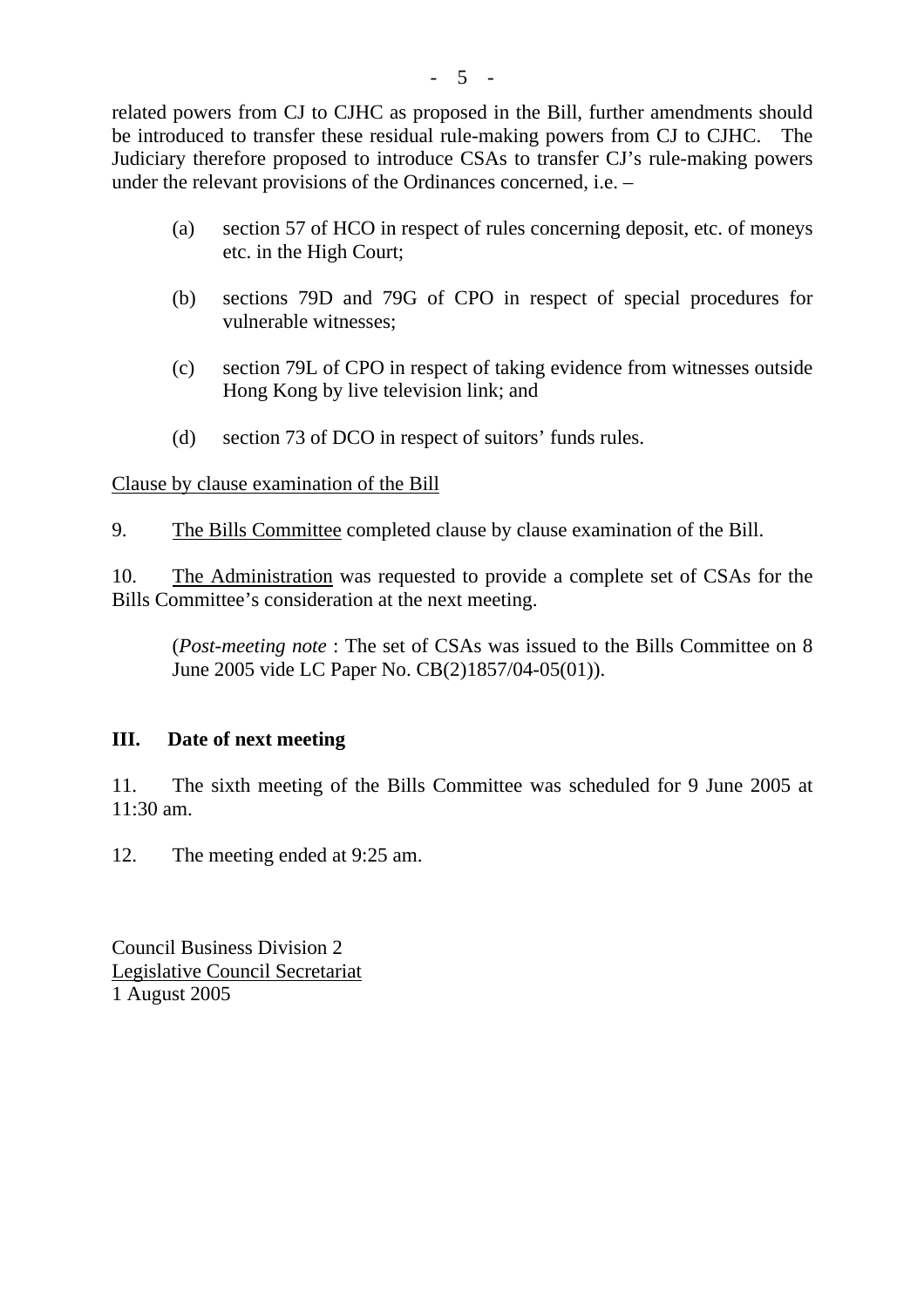#### **Annex**

## **Proceedings of the fifth meeting of the Bills Committee on Statute Law (Miscellaneous Provisions) Bill 2005 on Tuesday, 7 June 2005 at 8:30 am in Conference Room A of the Legislative Council Building**

| <b>Time Marker</b> | S <sub>p</sub> eaker(s)                       | Subject(s)                                                                                                                                                                                                                                                                                                                                                                                                                                                                                                                                     | <b>Action</b><br>required |
|--------------------|-----------------------------------------------|------------------------------------------------------------------------------------------------------------------------------------------------------------------------------------------------------------------------------------------------------------------------------------------------------------------------------------------------------------------------------------------------------------------------------------------------------------------------------------------------------------------------------------------------|---------------------------|
|                    |                                               |                                                                                                                                                                                                                                                                                                                                                                                                                                                                                                                                                |                           |
| 000000 - 000759    | Chairman<br>Ms Audrey EU<br>Ms Miriam LAU     | Confirmation<br>of minutes<br>of<br>the<br>meeting held on 9 May 2005.<br>Scheduling of the next meeting of the<br><b>Bills Committee.</b>                                                                                                                                                                                                                                                                                                                                                                                                     |                           |
| 000800 - 001904    | Admin<br>Chairman                             | Draft Committee Stage Amendments<br>$(CSAs)$ to the Bill in relation to –<br>(a) proposed<br>amendments<br>to<br>the<br>Firearms<br>Ammunition<br>and<br>Ordinance (clauses 34 and 198 of<br>the Bill);<br>amendments<br>(b) proposed<br>to<br>the<br>Prevention of Bribery Ordinance<br>(POBO) (clauses 35 and 36 of the<br>Bill); and<br>(c) introduction of a "without merit"<br>criterion for the award of costs in<br>the proposed sections 9B and 13B<br>of the Costs in Criminal Cases<br>Ordinance (clauses 37 and 38 of the<br>Bill). |                           |
| $001905 - 002415$  | Judiciary Admin<br>Chairman<br>Admin<br>Clerk | amendments<br>Proposed<br>to<br>transfer<br>residual rule-making power of the<br>Chief Justice under the High Court<br>Ordinance, the Criminal Procedure<br>Ordinance<br>and the District Court<br>Ordinance to the Chief Judge of the<br>High Court (Division 5 of Part 2 of the<br>Bill).                                                                                                                                                                                                                                                    |                           |
| 002416 - 002944    | Admin<br>Chairman                             | Investigation of persons suspected to<br>have committed a crime under the<br>Dangerous Drugs Ordinance (DDO).<br>Proposed amendments to DDO to<br>achieve the same purpose as the<br>amendments to POBO, by specifying<br>that the subject of a section $53A(1)$<br>notice should not leave Hong Kong                                                                                                                                                                                                                                          |                           |